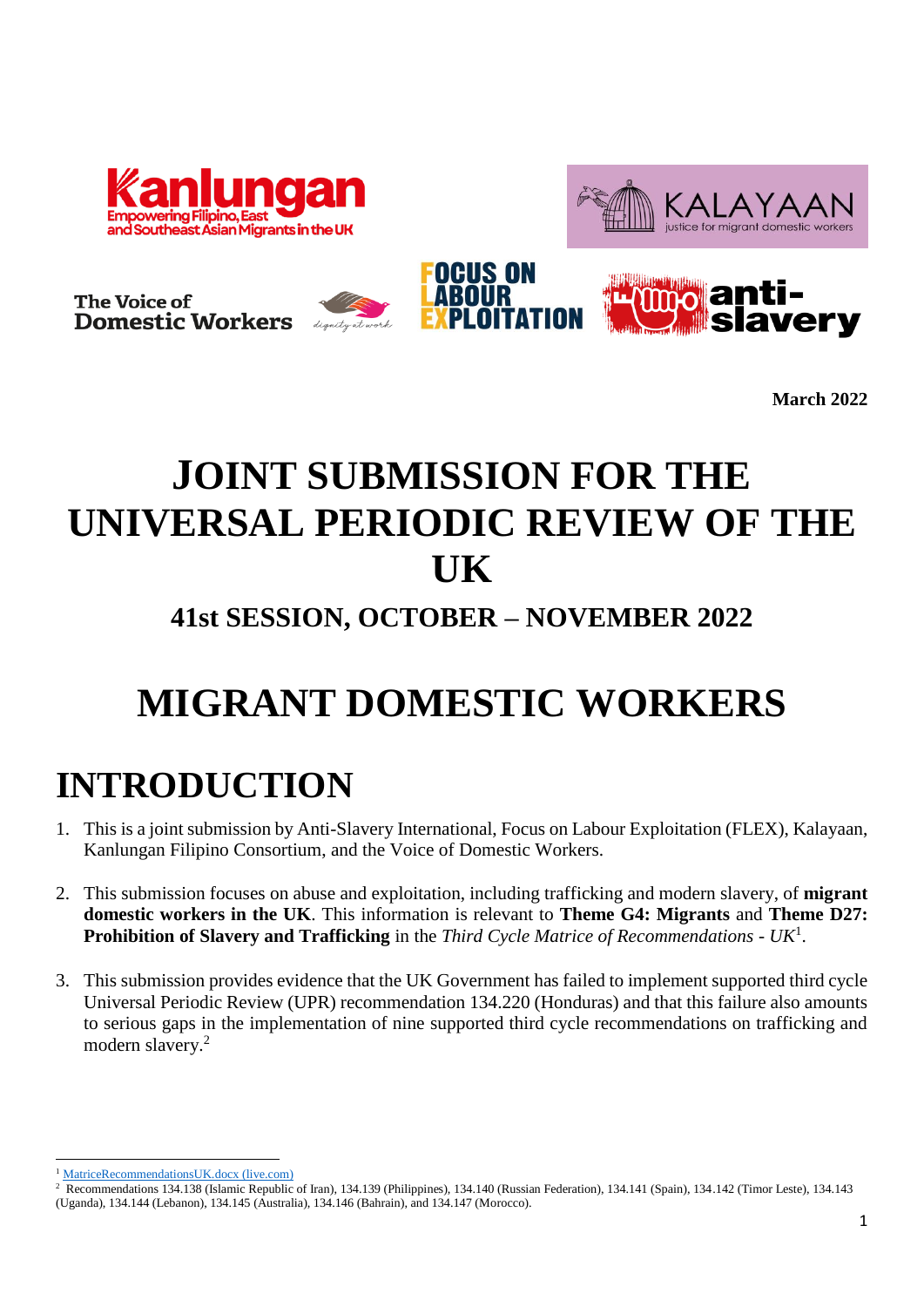# **SUMMARY**

- 4. Migrant domestic workers in the UK, the majority of whom are women that live in their employer's household, continue to suffer from widespread abuse and exploitation, including situations of trafficking and modern slavery.
- 5. The Overseas Domestic Worker visa increases vulnerability to exploitation because it restricts migrant domestic workers to a non-renewable six-month visa, against the recommendations of an independent review commissioned by the Government itself<sup>3</sup>. The inability to renew the visa renders the right to change employer inaccessible in practice and leaves migrant domestic workers to face abuse and exploitation with no escape route. It also obstructs access to justice and remedy when abuse occurs. New protections for migrant domestic workers announced by the Government in 2016 have either been dropped altogether or are not being implemented in practice.
- 6. The Government acknowledged the vulnerabilities of migrant domestic workers to trafficking and modern slavery at the time of the Modern Slavery Act (2015) but has failed to put any new protection measures in place, while retaining a policy framework that increases vulnerability. Therefore, the Government has failed to implement supported third cycle recommendation 134.220 (Honduras) to *Revise its regulation and administrative practices in order to protect human rights of female domestic migrant workers, in particular when their work permits are linked to the employer and have been victims of human trafficking and work exploitation.*
- 7. While we welcome the Government's stated ongoing commitment to preventing trafficking and modern slavery in the UK, its continued failure to address the role that the restrictive terms of the Overseas Domestic Worker visa play in driving vulnerability of migrant domestic workers to trafficking and modern slavery is a serious gap in the UK's prevention and protection measures. Therefore, inaction and failings on this issue also undermine the implementation of supported third cycle recommendations on combatting and preventing trafficking and modern slavery.<sup>4</sup>
- 8. In order to ensure the effective implementation of previous UPR commitments to protect the human rights of women migrant domestic workers, and prevent and combat human trafficking of migrant domestic workers, we recommend that the Government re-instate the original pre-2012 Overseas Domestic Worker visa with the right to change employer and the linked and required right to renew the visa based on continued employment.

## *THEME: MIGRANTS*

### **Migrant domestic workers**

- 9. The Government has failed to implement recommendation 134.220 (Honduras) to *Revise its regulation and administrative practices in order to protect human rights of female domestic migrant workers, in particular when their work permits are linked to the employer and have been victims of human trafficking and work exploitation.*
- 10. Although since 2016 Overseas Domestic Worker visa holders can theoretically change employer within the domestic work sector, they cannot apply to renew their six-month visa, even if they have an offer of ongoing new employment. This makes the right to change employer meaningless in practice. It is not realistic to find a new job in a private household, an area of work which usually requires care and trust,

<sup>1</sup> 3 Independent Review of the Overseas Domestic Worker visa available at[: ODWV\\_Review\\_-\\_Final\\_Report\\_\\_6\\_11\\_15\\_.pdf \(publishing.service.gov.uk\)](https://assets.publishing.service.gov.uk/government/uploads/system/uploads/attachment_data/file/486532/ODWV_Review_-_Final_Report__6_11_15_.pdf)

<sup>4</sup> Recommendations 134.138 to 134.147 (inclusive)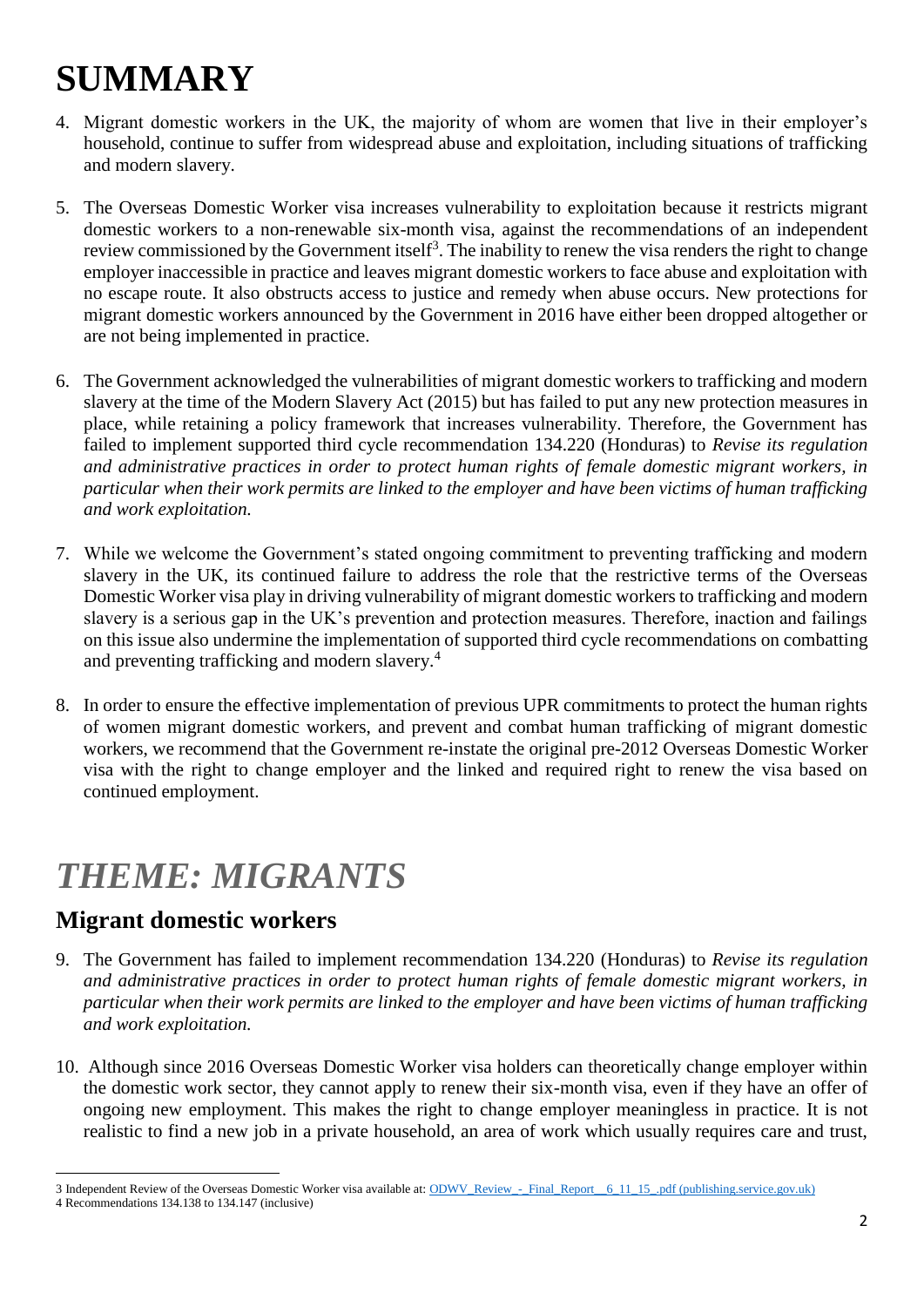with only a few months left on your visa and no options to renew this. The visa also does not allow for access to public funds.

- 11. Migrant domestic workers face difficulties in securing decent new employment in the absence of them having the right to renew their visa and therefore, as a consequence of the policy framework in place, are forced to remain with abusive employers rather than lose their livelihood, accommodation, and permission to stay in the UK. Those that do flee are at risk of destitution and further harm.
- 12. The Government states that, since 2016, safeguards are in place for migrant domestic workers as part of the visa application process, such as the requirement to be seen alone during the visa interview and that they should receive an information leaflet setting out their rights in the UK and who to contact should abuse occur. However, these safeguards are rarely applied. Only a tiny percentage of migrant domestic workers who register at Kalayaan have received an information leaflet. There is no monitoring by the Government of whether information leaflets are systematically issued at Visa Application Centres.
- 13. The Government has also dropped some of the protection measures for migrant domestic workers that it announced it was going to introduce in 2016. It has dropped plans to introduce compulsory information meetings for migrant domestic workers newly arrived in the UK, without official explanation or attempts to put in place alternative protection measures.
- 14. While there are mechanisms in place to identify and provide support to victims of trafficking and modern slavery in the UK, these only apply to migrant domestic workers whose treatment amounts to the legal definition of trafficking and modern slavery. In cases where migrant domestic workers have experienced violations of their labour rights, but which do not meet the threshold of trafficking or modern slavery, they are not in a position to access protection and assistance. The net result is that they are left without status in the UK, are unable to access reporting mechanisms, and their employers go unpunished. This also undermines the obligation of the Government to prevent trafficking and modern slavery.
- 15. Migrant domestic workers employed by diplomats experience substantial challenges in enforcing their rights, as diplomatic immunity is frequently invoked, even in cases of trafficking and modern slavery. In October 2021, the UK Supreme Court heard a case brought by a migrant domestic worker to the UK in which they challenged the defence of diplomatic immunity. The judgement is awaited at the time of writing.<sup>5</sup>
- 16. In February 2022, an Amendment was tabled by peers in the UK House of Lords to the Nationality and Borders Bill which would restore the pre-2012 Overseas Domestic Worker visa regime including the right for workers to renew their visa annually. The Amendment was withdrawn. In response to the Amendment, the Government committed to consulting with civil society organisations about the gaps in protection for migrant domestic workers, and particularly those who suffer labour rights violations that do not meet the threshold of trafficking and modern slavery and therefore receive no support. However, early discussions suggest that the Government is not considering restoring the pre-2012 Overseas Domestic Worker visa route, despite the very serious abuses suffered by migrant domestic workers and the role that the restrictions of the current visa play in driving vulnerability.
- 17. The vulnerability of migrant domestic workers in the UK to abuse, exploitation and modern slavery has been the subject of a joint Special Procedure communication to the Government. In this communication the United Nations Human Rights Experts stated "As United Nations human rights experts, we firmly believe that migrant workers should be granted the right to change their employer at any point in time and for any reason while being able to apply for an extension of their visa/residency status. This would, in our view, contribute directly and significantly to the prevention and protection from exploitation and abuse of migrant workers."<sup>6</sup>

<sup>1</sup> <sup>5</sup> <https://www.supremecourt.uk/cases/uksc-2020-0155.html>

<sup>6</sup> AL GBR 6/2021, 27 May 2021[, DownLoadPublicCommunicationFile \(ohchr.org\)](https://spcommreports.ohchr.org/TMResultsBase/DownLoadPublicCommunicationFile?gId=26423)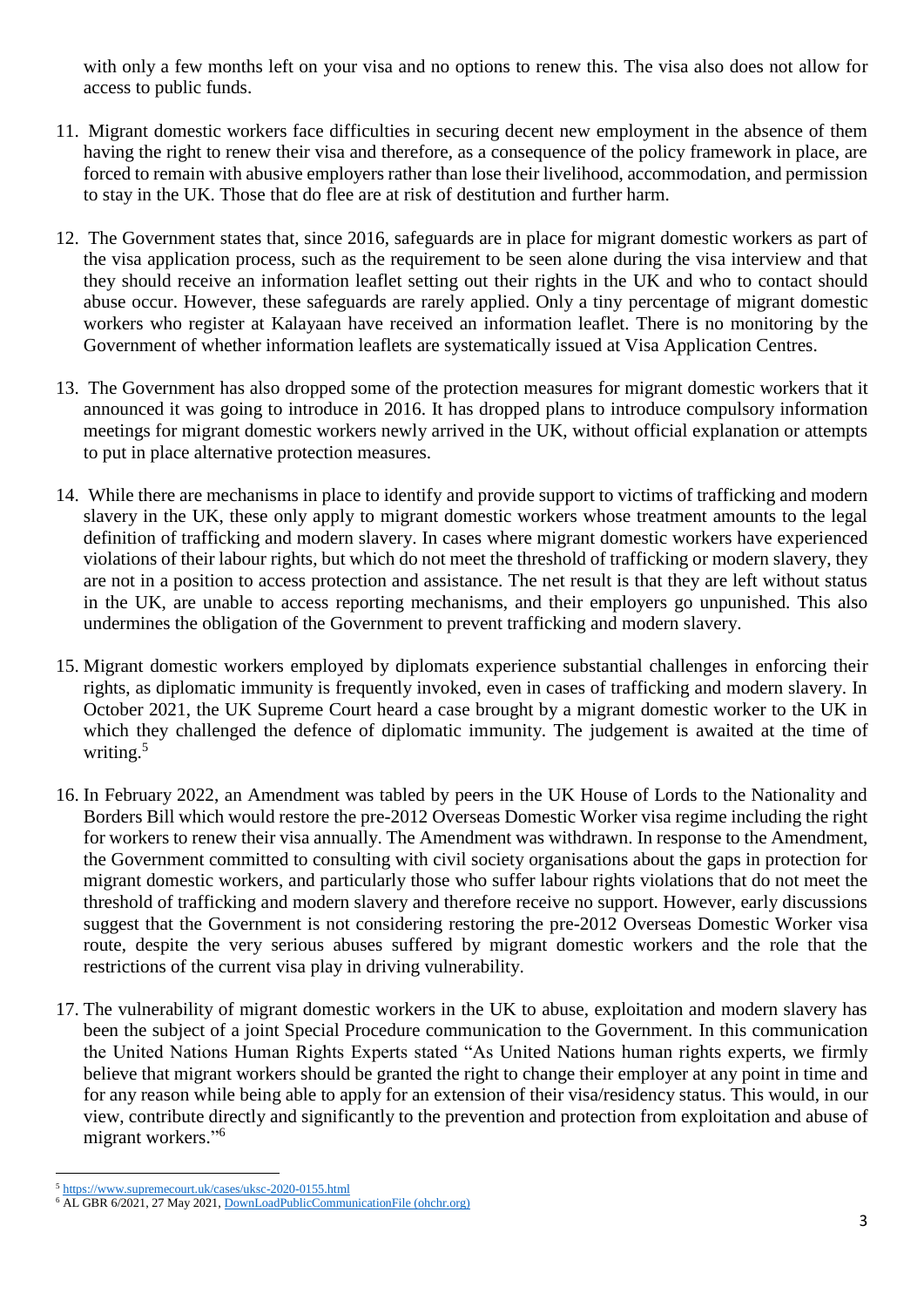18. In 2019, the UN Committee against Torture stated that "While noting the explanation provided by the delegation on the changes made in 2016 to the terms of the so-called "tied" visa for foreign domestic workers, the Committee expresses concern that these changes do not provide a meaningful escape route for many migrant workers who have experienced abuse in the UK, especially those who become trapped in abusive employment relationship (art. 16)." Further, that "**The State party should consider adopting further measures to encourage migrant domestic workers who are subjected to ill-treatment to report their abuse to authorities, including providing information to migrant domestic workers on their rights and taking measures to enhance the ability of migrant domestic workers to obtain alternative employment."<sup>7</sup>**

#### **19. RECOMMENDATIONS TO THE UK GOVERNMENT**

To protect the human rights migrant domestic workers, and prevent abuse, exploitation, trafficking, and modern slavery of migrant domestic workers:

- Reinstate the pre-2012 Overseas Domestic Worker visa which allows domestic workers to change employer with the linked and required right to renew the visa.
- Require Tier 5 visa holders who work for diplomats to be employed by Embassies and not diplomats.
- Ratify and implement ILO Convention No. 189 on Decent Work for Domestic Workers (Domestic Workers Convention, 2011).

### *THEME: PROHIBITION OF SLAVERY AND TRAFFICKING*

#### **Vulnerability of migrant domestic workers to trafficking and modern slavery**

- 20. The Overseas Domestic Worker visa is increasing the vulnerability of migrant domestic workers to trafficking and modern slavery. This is because migrant domestic workers are restricted to a nonrenewable six-month visa, against the recommendations of an independent review commissioned by the Government<sup>8</sup>, which renders the right to change employer inaccessible in practice. It is not realistic to find a new job in a private household, an area of work which usually requires care and trust, with only a few months left on your visa and no options to renew this. Therefore, as a result of the policy framework in place, migrant domestic workers are forced to remain with abusive employers rather than lose their livelihood, accommodation, and permission to stay in the UK. Those that do flee are at risk of destitution and further harm.
- 21. Protection measures for migrant domestic workers announced by the Government in 2016, have either been dropped altogether, such as information sessions for Overseas Domestic Worker visa holders, or are not being implemented in practice, such as safeguards during the visa application process.
- 22. Despite acknowledging the vulnerability of domestic workers to trafficking and domestic servitude at the time of the Modern Slavery Act, the Government has not taken action to address the role that the restrictive terms of the Overseas Domestic Worker visa play in driving vulnerability by reinstating the pre-2012 visa. This is a serious gap in the UK's obligations to prevent trafficking and modern slavery and protect those affected. The failure to reinstate the pre 2012 Overseas Domestic Worker visa therefore has undermined the implementation of the nine supported third cycle UPR recommendations on combatting and preventing trafficking and modern slavery.<sup>9</sup>

#### **23. RECOMMENDATIONS**

To prevent exploitation, trafficking, and modern slavery of migrant domestic workers:

**<sup>.</sup>** <sup>7</sup> Committee against Torture, Concluding Observations on the sixth periodic report of the United Kingdom, CAT/C/GBR/CO/6, 7 June 2019, para 60 and 61

<sup>8</sup> Independent Review of the Overseas Domestic Worker visa, op.cit

<sup>9</sup> Recommendations 134.138 to 134.147 (inclusive)